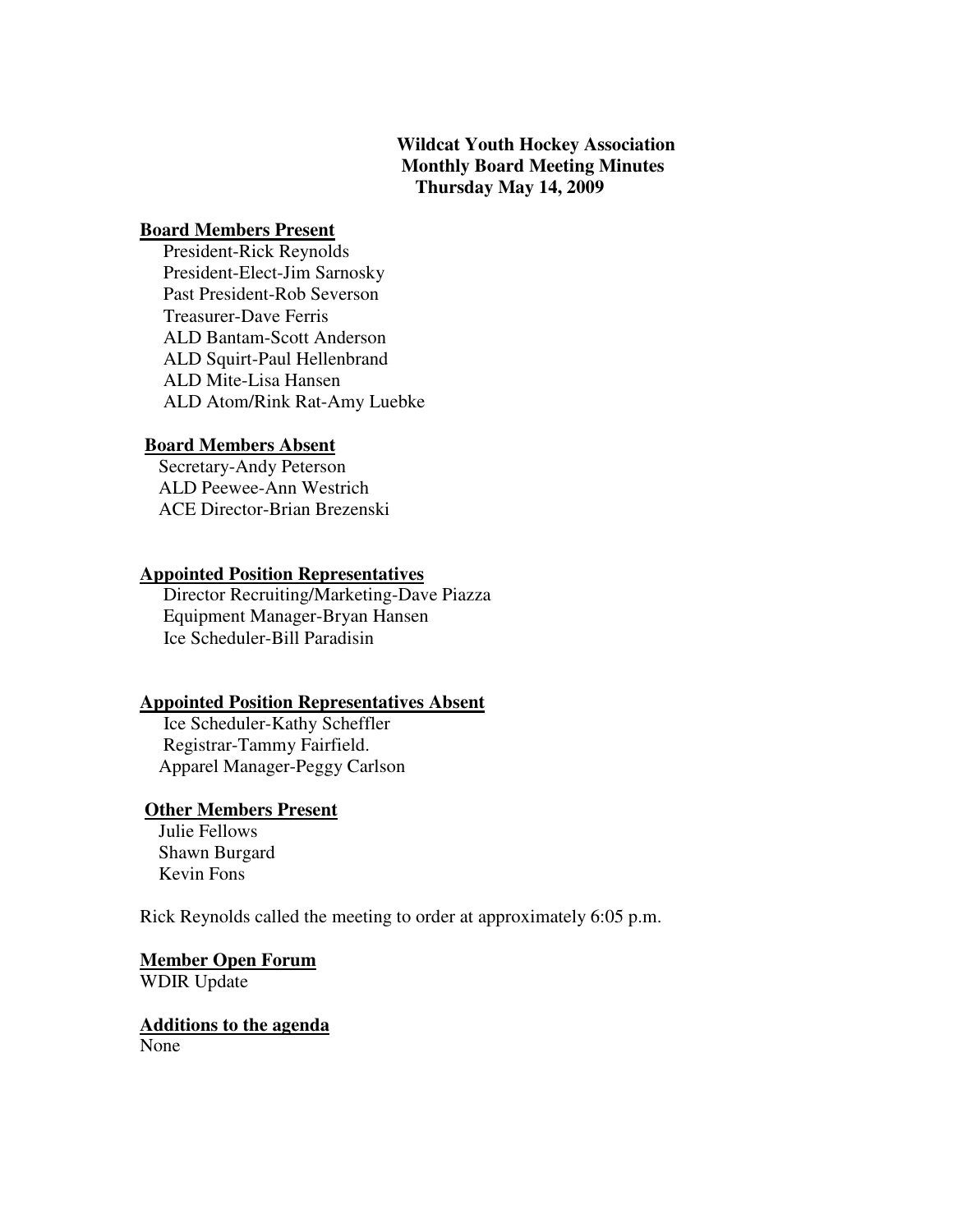Rob Severson made a motion to approve the agenda, Lisa Hansen seconded. Motion carried unanimously.

### **Approval of prior meeting minutes**:

Paul Hellenbrand made a motion to approve the April meeting minutes, Rob Severson seconded. Motion carried unanimously.

## **Treasurer-Dave Ferris**

Dave Ferris (e-mailed report). Rob Severson made a motion to approve the list of unpaid bills, Lisa Hansen seconded. Motion carried unanimously. Rob Sever

# **Reports/updates**:

**Treasurer's Report:** E-mailed report attached.

**Equipment Report:** Summer rental for camps. Discussed

**Fundraising Report:** Nothing to report.

# **Apparel Report:**

Nothing to report.

# **Registrar's Report:**

Nothing to report.

## **Ice Scheduler's Report:**

Update on Ice for 09-10. Discussed.

### **Bantam ALD Report:** Nothing to report.

**Peewee ALD Report:**

# Nothing to report.

# **Squirt ALD Report:**

Nothing to report.

# **Mite ALD Report:**

Nothing to report.

# **Atom/Rink Rat ALD Report:**

Nothing to report.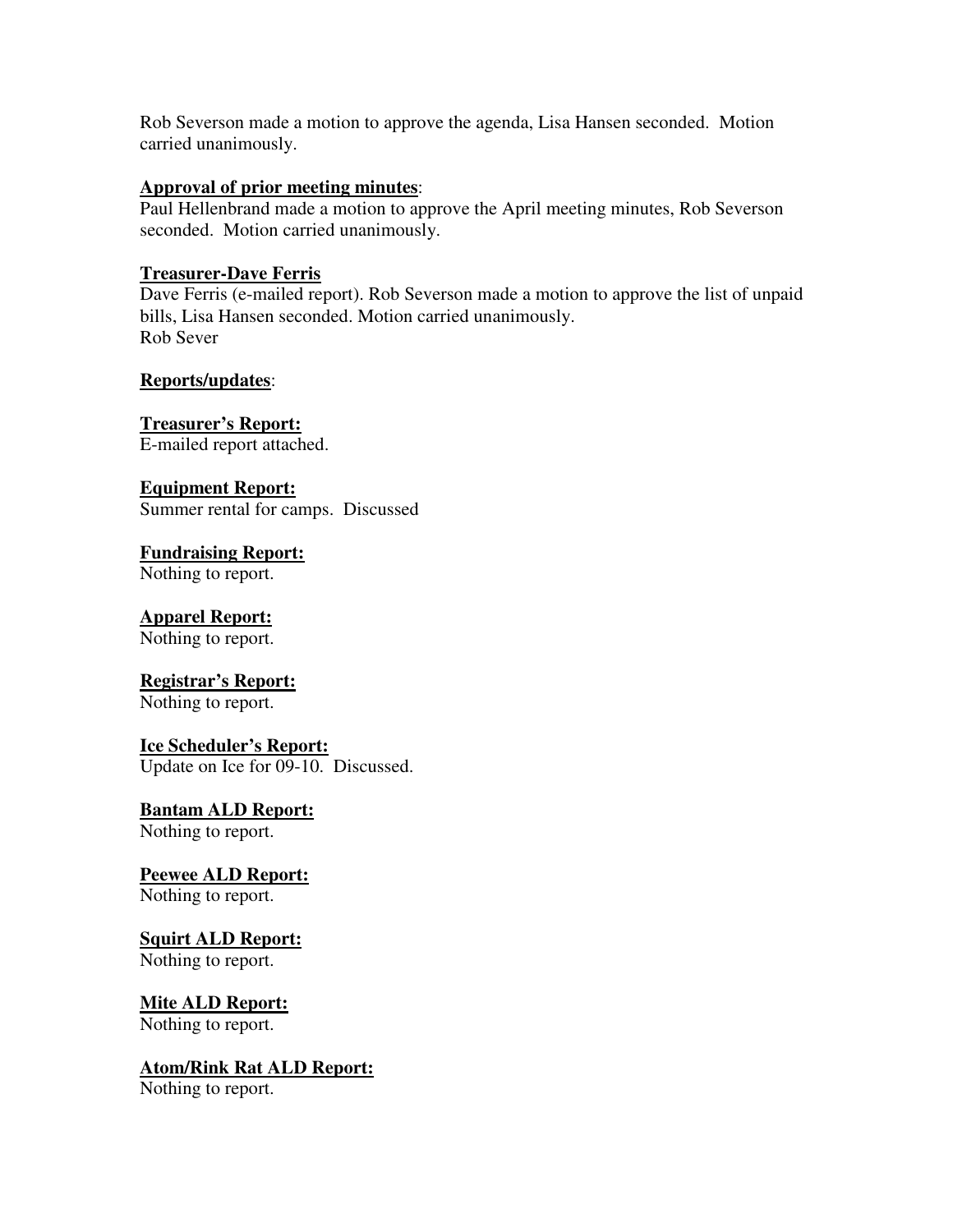# **Marketing Director/LTP Report:**

LTP/Marketing information.

# **ACE Director Report:**

Coaching videos – for June Board meeting.

# **New Business**

Jim Sarnosky made a motion to allow Lisa Hansen to bring in 2 coordinators to handle the 2 baseball tournaments. Coordinators will be given 16 volunteer hours each. Paul Hellenbrand seconded. Motion carried unanimously.

The board approved Tammy Fairfield in the Registrar position despite her inability to make the Thursday board meetings.

Rob Severson made a motion to provide advance approval to Lisa Hansen for purchasing food for the baseball tournaments. Jim Sarnosky seconded. Motion carried unanimously.

Update for Website Committee-Decision. Amy Luebke made a motion to go with Clarity for online registration without online payment for the 2009-2010 season and re-evaluate at the end of the 2009-2010 season. Dave Ferris seconded. Vote 6-1 in favor. Motion passes.

Rink – membership fund drive. Discussed. Recap annual meeting, fundraising, assorted updates (Lisa Hansen). Discussed.

ALDs are to make phone calls to find out status of returning players and provide status(and what level skating at) to Dave and Bryan by end of May so that budget numbers can be compiled and raffle tickets mailed.

All new board members need to give Jim email addresses for all board communication.

Empire Photography will be doing team photos for all teams on Thursday, November 12.

## **Old Business**

None

## **Master Calendar**

\*Board Meeting Thursday June 11th at 6:00 p.m. at Rex's Innkeeper Waunakee.

## **Newsletter items**

\*Board Meeting Thursday June 11<sup>th</sup> at 6:00 p.m. at Rex's Innkeeper Waunakee.